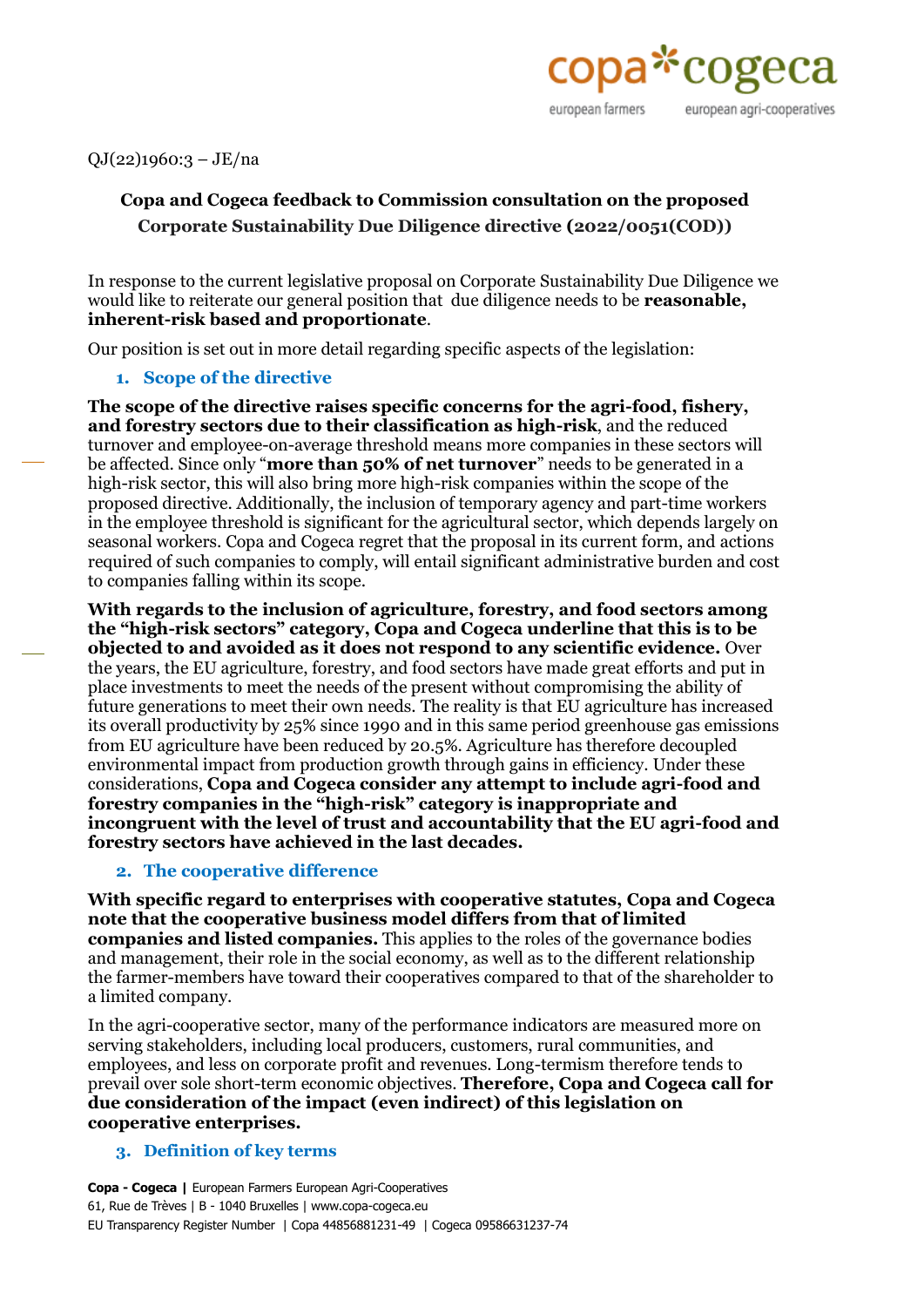**We are concerned that key terms are not sufficiently well-defined and call for clear definitions.** For example, the current definition for "value chain", set out in recital 18, is very far-reaching and raises questions regarding practical implementation. Here, it is not clear how companies can ensure that human rights, environmental and climate-related due diligence requirements are met downstream if they have little to no legal or factual ability to influence the downstream sector.

Furthermore, Copa and Cogeca also call for a further clarification of the meaning of "established business relationship", for example, specifying a minimum purchasing volume percentage, evidence of consistent business activities over the past three years and existence of framework contracts.

## **4. Sanctions and civil liability**

Since due diligence obligations in the field of sustainability are a recent development at this stage and based on the information made available, the introduction of these obligations should be geared towards gaining experience and guidelines should be issued instead of sanctions. Therefore, **Copa and Cogeca regret the inclusion of sanctions (Article 20) and civil liability (Article 22), and call for these aspects of the proposal to be revised with guidelines.** 

A duty of effort measured against an adequate due diligence management system, with sanctions based on clear criteria that are fair, measurable and comprehensible could be an option**.**

## **5. SMEs**

**As regards SMEs, actions related to due diligence are difficult to implement and so Copa and Cogeca welcome their exclusion from the scope of the proposal. We highlight in particular that:** 

- Since the proposal applies to subsidiaries and value chains of companies, SMEs will be indirectly affected. While we **welcome the inclusion of support measures, which should in any case come from the EU or from Member States, instead of from large enterprises.**
- Furthermore, **it must be noted that the proposal in its current form will nonetheless significantly affect SMEs** due to the requirement for large companies to identify "actual or potential adverse impacts" not only in their operations, but also their subsidiaries, and in "direct or indirect business relationships in their value chain". The risk for SME farmers and cooperatives is that they will have to prove, through certification for example, that no actual or potential adverse impacts occur during their economic activities. Therefore, the proposal in its current form will entail a massive burden on SMEs due to administrative and practical requirements for compliance.
- There are also risks to SMEs due to the cost and information advantages of very large companies, which could lead to a strengthening of their market power compared to that of SMEs.
- Finally, on SMEs, Copa and Cogeca are concerned that under the current text, they will have to comply with different rules for large companies operating in different sectors, and so **call for the inclusion of uniform sector standards**.

**Overall, taking these factors into account, Copa and Cogeca regret that this proposal will, in reality, have a large negative impact on SMEs and so call for additional support measures that respond to our concerns.**